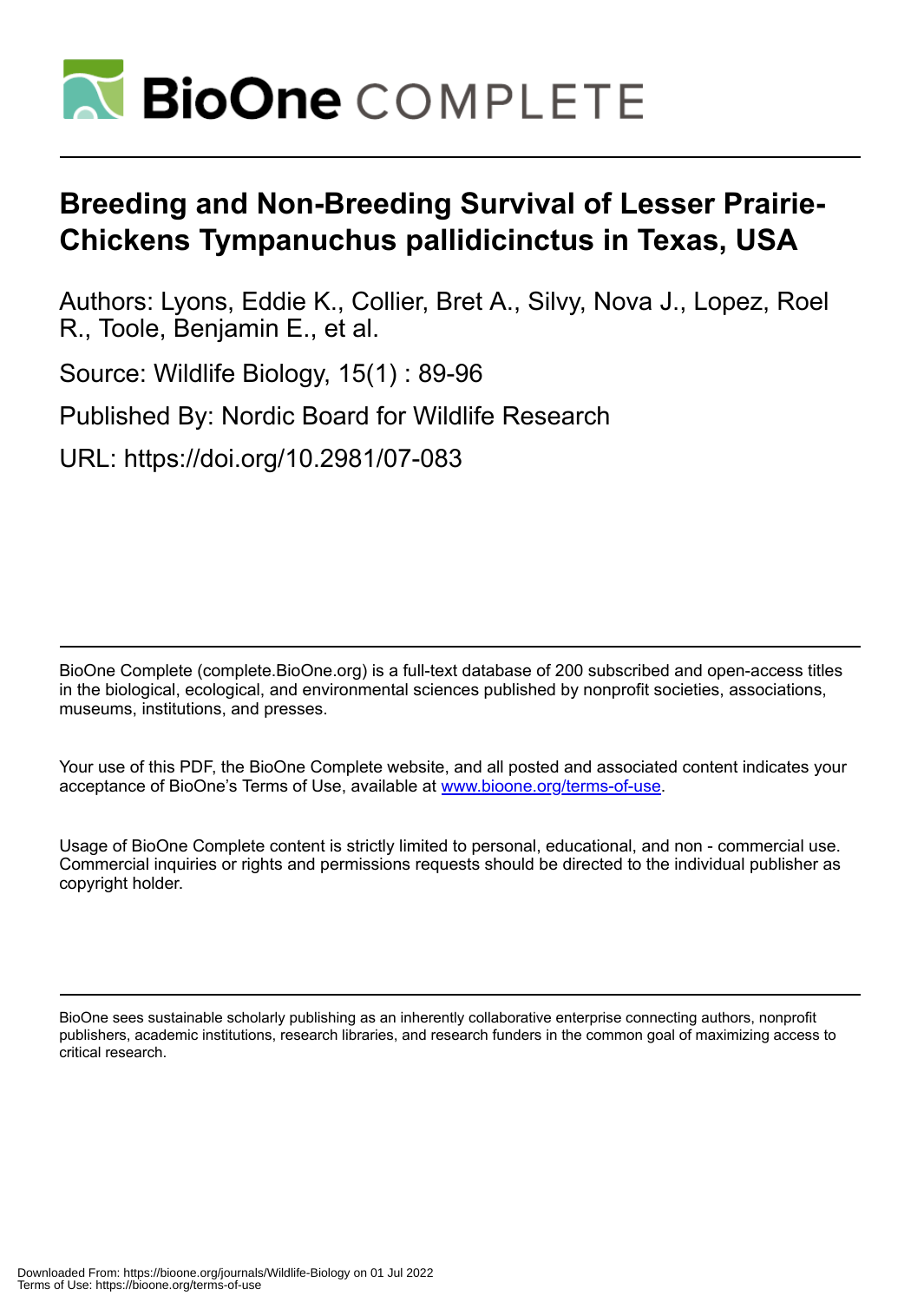## Breeding and non-breeding survival of lesser prairie-chickens Tympanuchus pallidicinctus in Texas, USA

## Eddie K. Lyons, Bret A. Collier, Nova J. Silvy, Roel R. Lopez, Benjamin E. Toole, Ryan S. Jones & Stephen J. DeMaso

Lesser prairie-chickens Tympanuchus pallidicinctus have declined throughout their range because of loss or fragmentation of habitat from conversion of native prairie to agricultural cropland, exacerbated by overgrazing and drought. We used data from radio-marked lesser prairie-chickens to determine whether differences in survival existed between populations occurring in two areas dominated by different vegetation types (sand sagebrush Artemisia filifolia vs shinnery oak Quercus havardii) in the Texas Panhandle from 2001 through 2005. We used a model-selection approach to evaluate potential generalities in lesser prairie-chicken survival. Our results indicated that survival of lesser prairie-chickens differed between breeding and non-breeding periods, and between study populations. We estimated annual survival of lesser prairie-chickens at 0.52 (95% CI: 0.32-0.71) in the sand sagebrush and 0.31 (95% CI: 0.12-0.58) in the shinnery oak vegetation type. Our results suggest that demographic differences in lesser prairiechicken within sand sagebrush and shinnery oak vegetation types throughout the Texas Panhandle should be evaluated, especially during the breeding season. Based on our results, higher mortality of birds during the breeding season illustrates the need to manage for vegetation components such as sand sagebrush and residual bunchgrasses as opposed to shinnery oak such that potential breeding season mortality may be lessened.

Key words: Lesser prairie-chicken, radio-telemetry, survival, Texas Panhandle, Tympanuchus pallidicinctus

Eddie K.Lyons,Bret A. Collier, Nova J. Silvy, Roel R.Lopez, Benjamin E.Toole & Ryan S. Jones,Texas A&M University, Department of Wildlife and Fisheries Sciences, 210 Nagle Hall, College Station, Texas 77843-2258, USA - e-mail addresses: eddielyons\_k@neo.tamu.edu (Eddie K. Lyons); bacollier@ag.tamu.edu (Bret A. Collier); n-silvy@tamu.edu (Nova J. Silvy); roel@tamu.edu (Roel R. Lopez); Ben\_Toole@blm.gov (Benjamin E. Toole); rsj8626@hotmail.com (Ryan S. Jones)

Stephen J. DeMaso, Texas Parks and Wildlife Department, Austin, Texas 78744, USA - e-mail: Kasjd00@tamuk.edu

Corresponding author: Eddie K. Lyons

Received 2 November 2007, accepted 5 May 2008

Associate Editor: Ilse Storch

Continued declines, extirpation and extinction of  $p$ innated grouse (prairie chickens  $Ty$ *mpanuchus* spp.) across their historic ranges in North America have been extensively documented (Johnsgard 1983, Silvy et al. 2004, Storch 2007). Although lesser prairiechickens Tympanuchus pallidicinctus inhabit rangelands in all five states of their historic range, they have one of the most restricted ranges of any native North American grouse, second only to Gunnison's sage-grouse Centrocercus minimus (Giesen & Hagen 2005). Habitat loss in the form of range-wide land conversion from native short and mid-grass prairies

© WILDLIFE BIOLOGY 15:1 (2009) 89

to agricultural cropland, and urban and energy development have been hypothesized as causes of declines in lesser prairie-chicken populations (Taylor & Guthery 1980). Compounding the effects of habitat loss is fragmentation and degradation of remaining habitat by drought and overgrazing (Crawford 1980, Taylor & Guthery 1980). Many grouse populations have experienced declines and are considered at risk (14 of 18 species are red-listed in at least one country; Storch 2007). Lesser prairie-chickens have been classified as vulnerable by the International Union for Conservation of Nature and Natural Re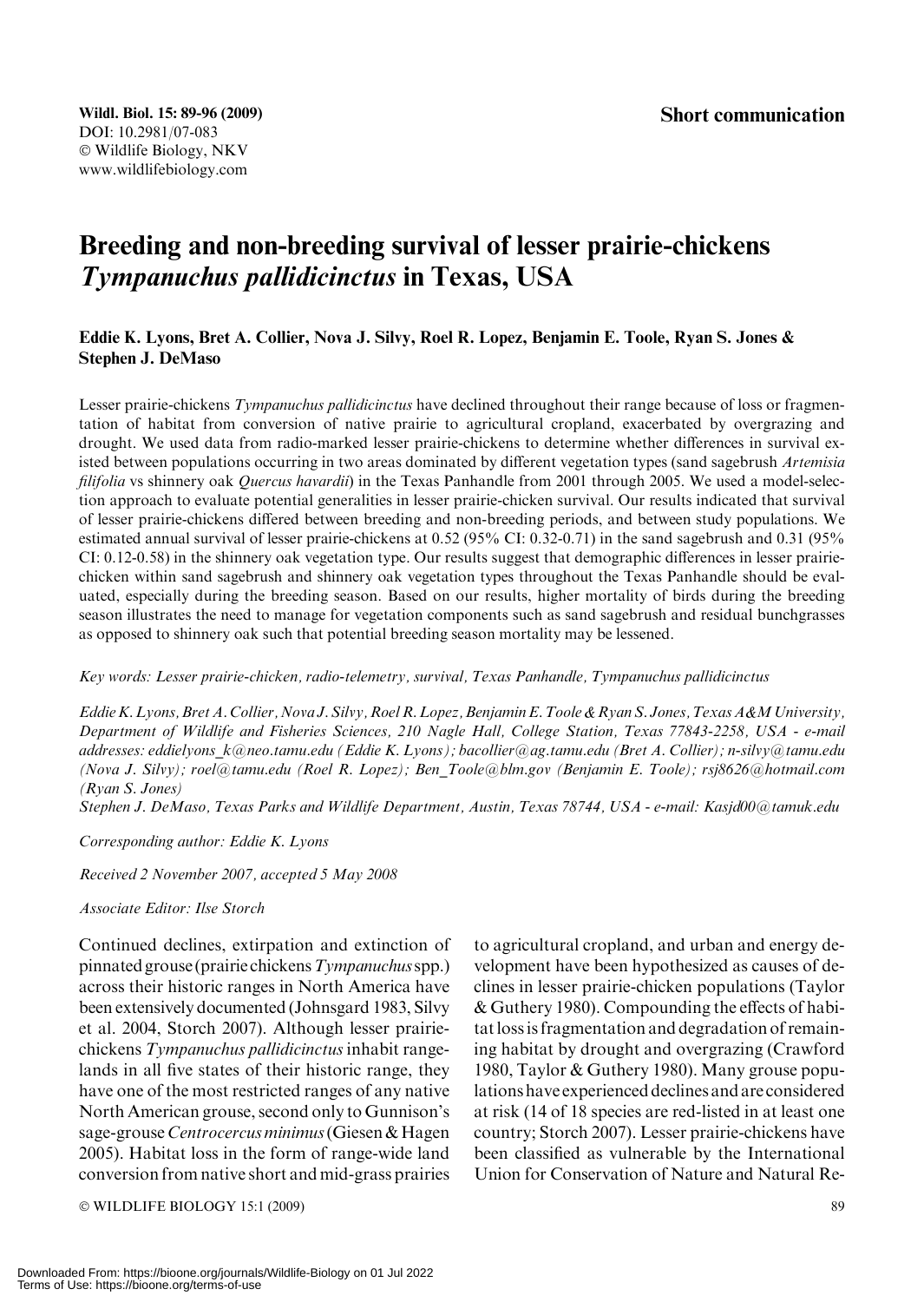sources (IUCN) since 2004 (IUCN 2007) and ''warranted but precluded'' by the United States Fish and Wildlife Service (United States Department of the Interior, Fish and Wildlife Service 2007).

Survival estimates are important components to avian demography and are essential for grouse management (Caizergues & Ellison 1997, Hagen et al. 2007). Parental input between male and female grouse differs in promiscuous mating systems and the two sexes would be expected to have different survival, a difference which may be exacerbated during the breeding compared to the non-breeding season (Bergerud & Gratson 1988). Factors involved in population declines are not known with certainty; however, increased mortality during the breeding season has been observed in several grouse species including lesser prairie-chickens (Hannon et al. 2003, Patten et al. 2005, Hagen et al. 2007). Studies have quantified differing aspects of lesser prairie-chicken survival (Patten et al. 2005, Pitman et al. 2006, Hagen et al. 2005, 2007), yet information on annual or seasonal survival of lesser prairiechickens is incomplete, as no recent studies have evaluated survival of the two remaining Texas populations (Sell 1979, Haukos 1988). Because of uncertainty surrounding lesser prairie-chicken recovery, we initiated studies to determine survival of lesser prairie-chickens in these two populations in Texas. We used radio-telemetry to 1) estimate survival in differing regions of the Texas Panhandle, and 2) determine whether generalizations about factors contributing to variation in lesser prairiechicken survival can be made to Texas populations.

## Material and methods

#### Study area

We conducted our study from April 2001 through August 2005 in two areas in the Texas Panhandle (Fig. 1). In 2001, trapping sites were located in portions of Hemphill  $(36°01'N, 100°11'W)$  and Wheeler  $(35°33'N, 100°06'W)$  counties (northeast region). This region was dominated by sand sagebrush Artemisia filifolia, with lesser amounts of Chickasaw plum Prunus angustifolia and fragrant sumac Rhus aromatica. In 2002, trapping sites were expanded to include the southern portion of Lipscomb County (36°07'N, 100°03'W), Texas, and added Yoakum and southern Cochran counties (33°23'N, 102°50'W; southwest region) in 2003. This region was dominated by shinnery oak Quercus havardii. Environmental conditions were similar across both study regions and a severe drought occurred on both sites in 2003 (NOAA 2005).

Our study areas ranged within 5,000-18,000 ha and were bordered by center-pivot irrigated cropland,conservationreserveprogramlands (CRP)and grazed rangelands. Primary land uses were ranching and natural gas and oil extraction. Average precipitation across the regions was approximately 48 cm/year during our study (NOAA 2005).

#### Data collection

We trapped lesser prairie-chickens using non-explosive Silvy drop nets on leks (Silvy et al. 1990). Birds were trapped during the breeding season from late March to 1 June from 2001 through 2005. At capture, birds were sexed and aged as juvenile or adult based on shape, wear, and coloration of the ninth and tenth primaries (Amman 1944, Copelin 1963). All birds were equipped with a numbered leg band, and fitted with a 12-15 g battery-powered, mortality-sensitive radio transmitter. Two models of necklace-style radio transmitters were used during the study; non-adjustable collar-style radio



Figure 1.Lesser prairie-chicken distribution (from Silvy&Hagen 2004). Black dots represent the location of study sites in the Texas Panhandle during 2001-2005.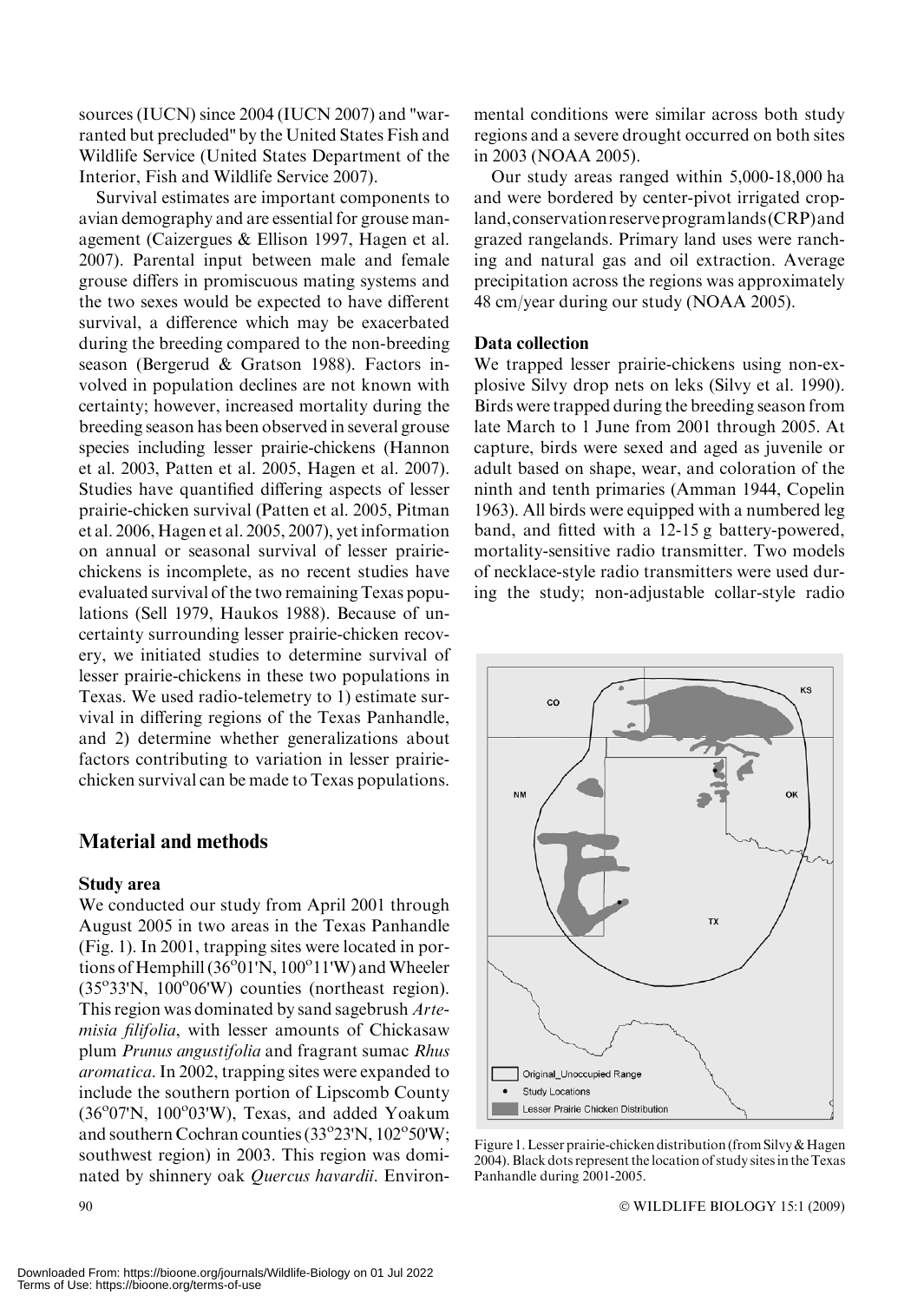transmitters with fixed-loop antennas (Telemetry Solutions, Walnut Creek, California USA) and adjustablecollar-style transmitters withwhip antennas (Wildlife Materials Inc., Carbondale, Illinois USA or AVM Instrument Company, Ltd., Livermore, California, USA).

We monitored radio-marked lesser prairie-chickens three days per week year round throughout the study, using triangulation (White & Garrott 1990) or homing during random tracking periods. We used a vehicle mounted with a 5-element Yagi antenna or 3-element handheld Yagi antenna. Observations were increased to five times a week during spring and early summer to estimate nest and brood success and breeding season mortality.

#### Statistical analyses

We estimated survival of adult lesser prairie-chickens using a staggered-entry (Pollock et al. 1989), known-fate design in program MARK 4.3 (White  $&$ Burnham 1999). We defined encounter occasions monthly, and we based survival estimates on the best fitting model.We estimated period survival (monthly) for radio-marked individuals beginning on 20 April 2001. We used 20 April as the initial date on which individuals entered the survival data set and we allowed at least two weeks after capture before entering individuals for analysis to ensure that transmitter effects had declined (Hagen et al. 2006).

We used an information-theoretic approach to model selection (Burnham & Anderson 2002) as implemented in MARK to evaluate factors contributing to variation in survival. When we found evidence of model selection uncertainty, we used multimodelinference and providedmodel-averaged estimates of survival (Burnham & Anderson 2002). We used the delta method to calculate standard errors and confidence intervals for the model-averaged annual survival estimates (Seber 1982). For each region (northeast and southwest), we independently analyzed the survival data using a standardized candidate model set in an effort to determine if generalities in factors contributing to variation in survival were assumable for lesser prairie-chickens in different populations during different time frames. In order to evaluate temporal variation, we divided the breeding season into segments based on reproductive phenology. We developed candidate models which evaluated variation in survival between the initial nesting and renesting-brooding periods, models that hypothesized a linear decline in survival over the breeding period, and evaluated these temporal trends bothwithin andbetween years (Table 1). We applied our standardized candidate set to the data collected on both sites during 2003, removing those models which included a year effect. Because parameters for region and time were confounded based on our study design, we focused primarily on inter-annual variation. Because of our expectation of sex and regional variation, we incorporated both into the best fitting model after analyzing ourinitialmodel set,in an attempt to optimize model selection procedures (Norman et al. 2004). However, if addition of these variables did not change  $AIC_c \ge 2$  units, we considered that model non-competitive and focused interpretation on the best fitting model without inclusion of sex or regional variation (Burnham & Anderson 2002:131).

Table 1. Notation and description of models used to estimate survival of lesser prairie-chickens in Texas during 2001-2005.

| Model          | Model notation                             | Model description                                                                                                                                      |
|----------------|--------------------------------------------|--------------------------------------------------------------------------------------------------------------------------------------------------------|
| 1              | $S_{Sex}$                                  | Survival differs by sex                                                                                                                                |
| 2              | S <sub>Site</sub>                          | Survival differs by site                                                                                                                               |
| 3              | $S_{Breed (AMJI; ASOCNIFM)}$               | Survival differs between breeding and non-breeding season; constant within each season                                                                 |
| 4              | S <sub>Breed</sub> (AMJ; JASOCNJFM)        | Survival differs between early to mid-breeding season and non-breeding season; constant within each season                                             |
| 5              | S <sub>Breed</sub> (T-AMJJ; ASOCNJFM)      | Survival varies according to linear trend during breeding season and is constant during non-breeding season                                            |
| 6              | $S_{Breed (AM; JJ; ASOCNJFM)}$             | Survival differs between early breeding, mid to late breeding, and non-breeding season; constant within each                                           |
|                |                                            | season                                                                                                                                                 |
| $\overline{7}$ | Syear: Breed (AMJJ; ASOCNJFM)              | Survival differs between years, between breeding and non-breeding season; constant within each year-season<br>combination                              |
| 8              | Syear: Breed (AMJ; JASOCNJFM)              | Survival differs between years, between early to mid-breeding season and non-breeding season; constant<br>within each year-season combination          |
| 9              | Syear: Breed (AM; JJ; ASOCNJFM)            | Survival differs between years, between early breeding, mid to late breeding, and non-breeding season;<br>constant within each year-season combination |
| 10             | S <sub>Year</sub> : Breed (AM; JJASOCNJFM) | Survival differs between years, between early breeding, and non-breeding season; constant within each year-<br>season combination                      |
| 11             | $S_{\rm Year}$                             | Survival differs between years; constant within a year                                                                                                 |
| 12             | $S_{Region}$                               | Survival differs between regions                                                                                                                       |

© WILDLIFE BIOLOGY 15:1 (2009) 91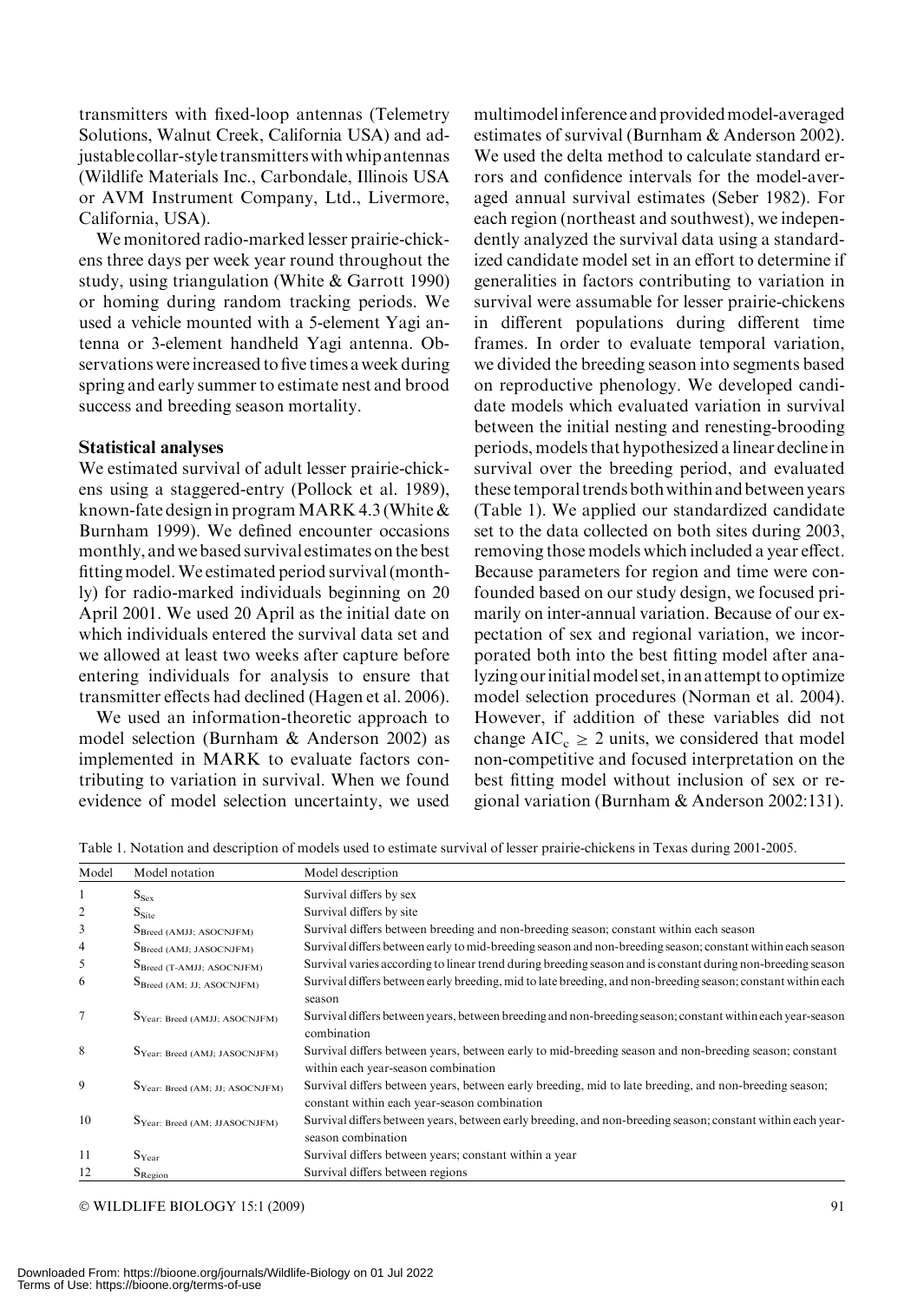## **Results**

We trapped and monitored 187 lesser prairie-chickens during 2001-2005 (Table 2); 115 birds in the northeast region during 2001-2003, and 72 in the southwest region during 2003-2005. We trapped 98 males (68 adults, 30 juveniles) and 89 females (35 adults, 54 juveniles) over the course of the study.We excluded from our analysis those individuals lost within two weeks of capture due to mortality  $(N=$ 30), transmitter failure, or slipped radios (radios with fixed loop antennas mounted during 2001 were too large and many were lost).

We found evidence of model selection uncertainty, as several models in each set were viable models based on  $AIC_c < 2$  (Table 3). Models which included year effects hadlittle supportin our candidatemodel sets, which indicated that within-year variation is less relevant than between-year variation to lesser prairie-chicken survival. For both study regions and for both study periods the best approximating mod-

Table 2. Number of lesser prairie-chickens (by sex) captured and radio-marked in the Texas Panhandle during 2001-2005.

| Year | Region | Site          | County             | Male              | Female | Total |
|------|--------|---------------|--------------------|-------------------|--------|-------|
| 2001 | NE     |               | Hemphill           | 15                | 12     | 27    |
|      | NE     | っ             | Wheeler            | $12 \overline{)}$ | 7      | 19    |
| 2002 | NE     |               | Hemphill, Lipscomb | 19                |        | 26    |
|      | NE     | $\mathcal{D}$ | Wheeler            | 5                 | 6      | 11    |
| 2003 | NE     |               | Hemphill, Lipscomb | 9                 | 8      | 17    |
|      | NE     | $\mathcal{D}$ | Wheeler            | 6                 | 9      | 15    |
|      | SW     | 3             | Yoakum, Cochran    | 9                 | 14     | 23    |
| 2004 | SW     | 3             | Yoakum, Cochran    | 16                | 9      | 25    |
| 2005 | SW     | 3             | Yoakum, Cochran    |                   | 17     | 24    |

els consisted of those which outlined differences between breeding and non-breeding season survival. The pattern of lower breeding season survival was supported by the data collected on both sites during 2003 (see Table 3). In addition, our model selection procedures indicated that models for breeding vs non-breeding, which included differences based on study region or sex, were supported

Table 3. Plausible candidate models<sup>a</sup> used to estimate survival of radio-tagged lesser prairie-chickens in the Texas panhandle during 2001-2005.

|                             |                                           | $-2 \log$  | Number of      |                  |       |
|-----------------------------|-------------------------------------------|------------|----------------|------------------|-------|
|                             | Model notation                            | likelihood | parameters     | AIC <sup>c</sup> | $W_i$ |
| Northeast area              | $S_{Breed (AMJI; ASOCNIFM)}$              | 244.90     | $\overline{c}$ | 0.00             | 0.287 |
|                             | $S_{Breed (AM; JJ; ASOCNIFM)}$            | 244.13     | 3              | 1.25             | 0.154 |
|                             | $S_{Breed (T-AMJJ; ASOCNIFM)}$            | 240.19     | 5              | 1.39             | 0.144 |
|                             | S <sub>Breed</sub> (AMJ; JASOCNJFM)       | 246.36     |                | 1.45             | 0.139 |
|                             | S <sub>Year:</sub> Breed (AMJJ; ASOCNJFM) | 241.12     | 5              | 2.31             | 0.090 |
|                             | $S_{Sex}$                                 | 248.22     |                | 3.31             | 0.055 |
|                             | S <sub>site</sub>                         | 248.43     | 2              | 3.53             | 0.049 |
|                             | $S_{Year}$                                | 247.31     | 3              | 4.43             | 0.031 |
|                             | Syear: Breed (AM; JJ; ASOCNJFM)           | 237.19     | 8              | 4.56             | 0.029 |
|                             | S <sub>Year:</sub> Breed (AM; JJASOCNJFM) | 242.65     | 6              | 5.89             | 0.015 |
|                             | S <sub>Year:</sub> Breed (AMJ; JASOCNJFM) | 244.29     | 6              | 7.53             | 0.006 |
| Southwest area <sup>b</sup> | $S_{Breed (AM: JJ: ASOCNIFM)}$            | 182.59     | 3              | 0.00             | 0.213 |
|                             | S <sub>Year:</sub> Breed (AM; JJASOCNJFM) | 176.73     | 6              | 0.34             | 0.180 |
|                             | $S_{Breed (AMJJ; ASOCNIFM)}$              | 185.49     | 2              | 0.86             | 0.139 |
|                             | $S_{Sex}$                                 | 185.59     |                | 0.96             | 0.132 |
|                             | $S_{Breed (AMJ; JASOCNJFM)}$              | 185.88     |                | 1.24             | 0.115 |
|                             | Syear: Breed (AMJ: JASOCNJFM)             | 178.51     | 6              | 2.12             | 0.074 |
|                             | $S_{Breed}$ (T-AMJJ; ASOCNJFM)            | 180.62     | 8              | 2.15             | 0.073 |
|                             | Syear: Breed (AMJJ: ASOCNJFM)             | 182.38     | 8              | 3.91             | 0.030 |
|                             | $S_{Year: Breed (AM; JJ; ASOCNIFM)}$      | 176.46     | 8              | 4.28             | 0.025 |
|                             | $S_{Year}$                                | 187.46     | 3              | 4.87             | 0.019 |
| Combined $(2003)^c$         | $S_{Breed (AM: JJ: ASOCNIFM)}$            | 141.62     | 3              | 0.00             | 0.348 |
|                             | $\mathbf{S}_{\text{region}}$              | 144.53     | 2              | 0.85             | 0.228 |
|                             | $S_{Sex}$                                 | 145.99     | 2              | 2.31             | 0.109 |
|                             | $S_{Breed}$ (T-AMJJ; ASOCNJFM)            | 139.79     | 5              | 2.34             | 0.108 |
|                             | S <sub>Breed</sub> (AMJJ; JASOCNJFM)      | 146.11     | 2              | 2.43             | 0.104 |
|                             | S <sub>Breed</sub> (AMJ; JASOCNJFM)       | 146.14     | 2              | 2.46             | 0.102 |

<sup>a</sup> The lowest AIC<sub>c</sub> values for the best fitting models for each group were: Northeast = 248.929; Southwest = 188.674; Combined (2003) = 147.737.

<sup>b</sup> The Southwest area has one less model tested than the Northeast area because we did not evaluate differences between sites in this region.

<sup>c</sup> Model selection results for the combined 2003 comparisons of birds in both the Southwest and Northeast areas do not include Year effects.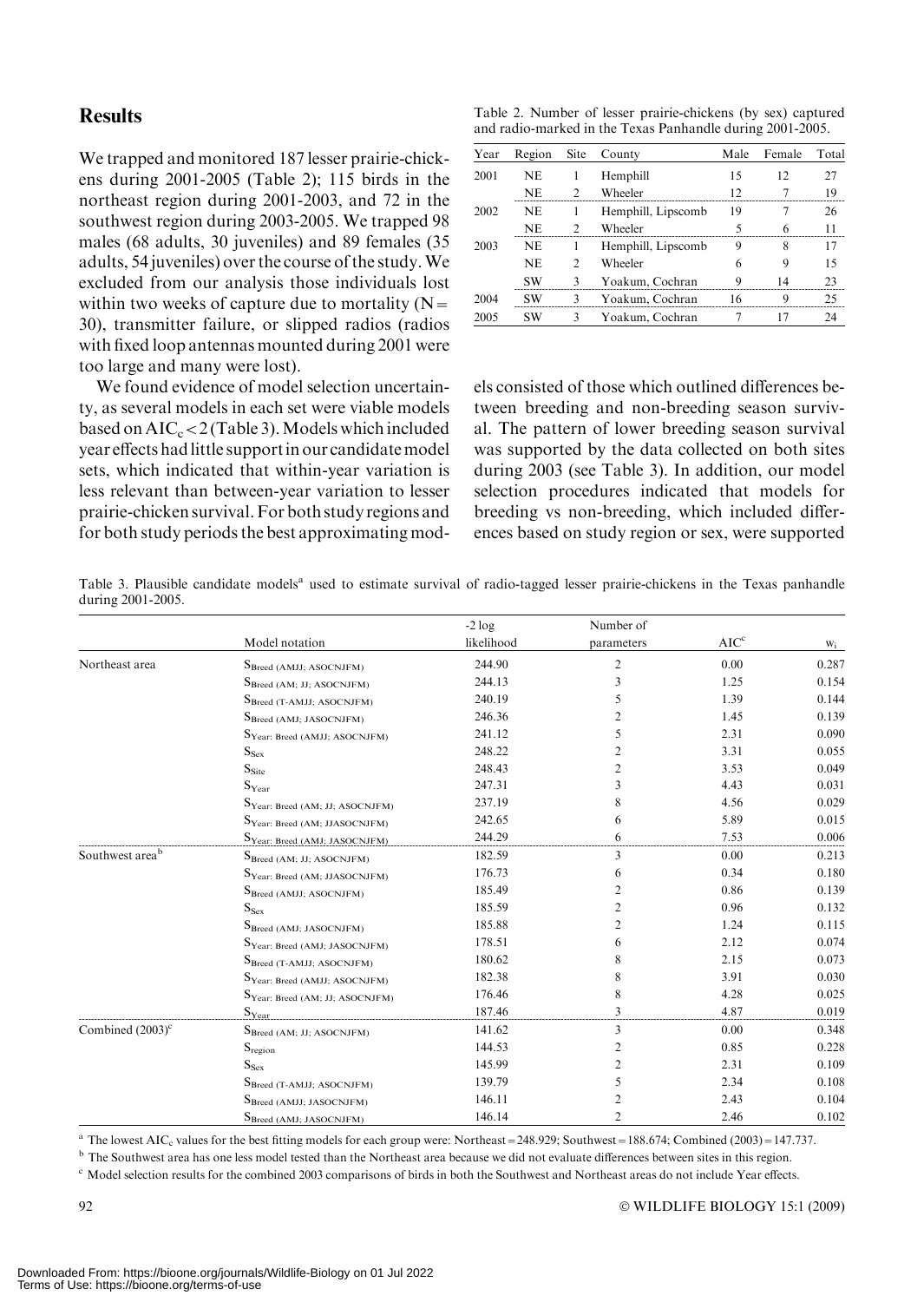based on  $AIC_c$  values changing < 2 units; however, these additional parameters provided no additional information (Burnham & Anderson 2002:131), so we did not interpret these models in our analysis.

For two of the three candidate model sets (southwest and combined 2003), the best fitting model was the one in which survival differed between early breeding, mid to late breeding, and non-breeding season, but was constant within each season  $(S_{Breed})$ (AM; JJ; ASOCNJFM); see Table 3). For the northeast, the best fitting model was the one in which survival differed between breeding and non-breeding seasons, but was constant within each season  $(S_{Breed})$ (AMJJ; ASOCNJFM)) with the aforementioned model  $(S_{Breed (AM; JJ; ASOCNJFM)})$  also being plausible (see Table 3).

Because model  $(S_{Breed (AM; JJ: ASOCNIFM)})$  was one of the best two models for each model set, we estimated survival and associated variance measures by model averaging over parameters in this candidate model. Model-averaged monthly survival in the northeast was higher during both breeding season periods (0.92,  $SE = 0.02$  and 0.93,  $SE = 0.02$ , respectively) and the non-breeding period  $(0.96, SE = 0.01)$ than survival in the southwest for the breeding season periods (0.85,  $SE = 0.04$  and 0.89,  $SE = 0.03$ , respectively) and the non-breeding period  $(0.93, SE=$ 0.03). Based on our monthly survival estimates, model-averaged estimates of annual survival for the northeast region were 0.52 (95% CI: 0.32-0.71), while model-averaged estimates of annual survival for the southwest region were 0.31 (95% CI: 0.12- 0.58). When we combined areas for analysis based on the 2003 data, monthly survival for the breeding season periods was 0.88 (SE = 0.03) and 0.92 (SE = 0.02) with non-breeding season survival of 0.89  $(SE = 0.04)$ .

Period (monthly) survival estimates indicated that survival was  $\sim 4\%$  lower during breeding than during non-breeding seasons for both study areas. A period estimate of 0.92 (for the breeding season) indicated that breeding season survival for four months was 0.71, while a period estimate of 0.96 (for the non-breeding season) indicated that non-breeding season survival for eight months was 0.72.

## **Discussion**

Breeding season survival of both males and females was lower compared to the non-breeding season on both study sites as an equal proportion were

© WILDLIFE BIOLOGY 15:1 (2009) 93

likely to die during the four month breeding season compared to the eight month non-breeding season. Similar results were found for populations of lesser prairie-chickens in New Mexico and Oklahoma as mortality of both males and females peaked during the breeding season (Patten et al. 2005, Wolfe et al. 2007). Hagen et al. (2007) also reported higher mortality during the reproductive season  $(0.69, SE=$ 0.04) compared to the non-breeding season (0.77,  $SE = 0.06$  in Kansas, and estimated that approximately 30% of all female mortalities were directly related to breeding season activities. Other grouse species show similar trends in survival during breeding and non-breeding seasons. Populations of sharp-tailed grouse  $Tympanuchus phasianellus$ , black grouse Tetrao tetrix, willow ptarmigan Lagopus lagopus, sage grouse Centrocercus urophasianus and spruce grouse Falcipennis canadensis exhibited increased mortality associated with breeding season activities (Marks & Marks 1988, Boag & Schroeder 1992, Caizergues & Ellison 1997, Schroeder & Baydack 2001, Hannon et al. 2003, Leupin 2003).

Understanding the mechanisms driving survival during the breeding and non-breeding seasons is critical for lesser prairie-chickens and other grouse species given the conservation status of grouse around the world (Storch 2007). The most critical component for female survival during the breeding season may be nest placement, and survival of females may be lower during the breeding season because of the costs incurred during reproduction (Bergerud & Gratson 1988, Hagen et al. 2007). The relationship between cover at nest sites and hen survival may be of importance to grouse demographics (Wiebe & Martin 1998). For males, survival may be lower during the breeding season than during the non-breeding season because of increased vulnerability and conspicuousness on the display grounds (Bergerud & Gratson 1988, Hagen et al. 2005).

Results suggest that differences between regions, likely tied to differences between sand sagebrush and shinnery oak vegetation types throughout the Texas Panhandle, may be important to survival of lesser prairie-chickens. Patten et al. (2005) found that annual survival in New Mexico and Oklahoma was maximized when shrub cover was  $\sim$  20%, and survival was positively correlated with lower temperatures and higher relative humidity. Hagen et al. (2007) found that survival of females during the breeding season was associated with nest sites with greater shrub cover, but less vertical vegetation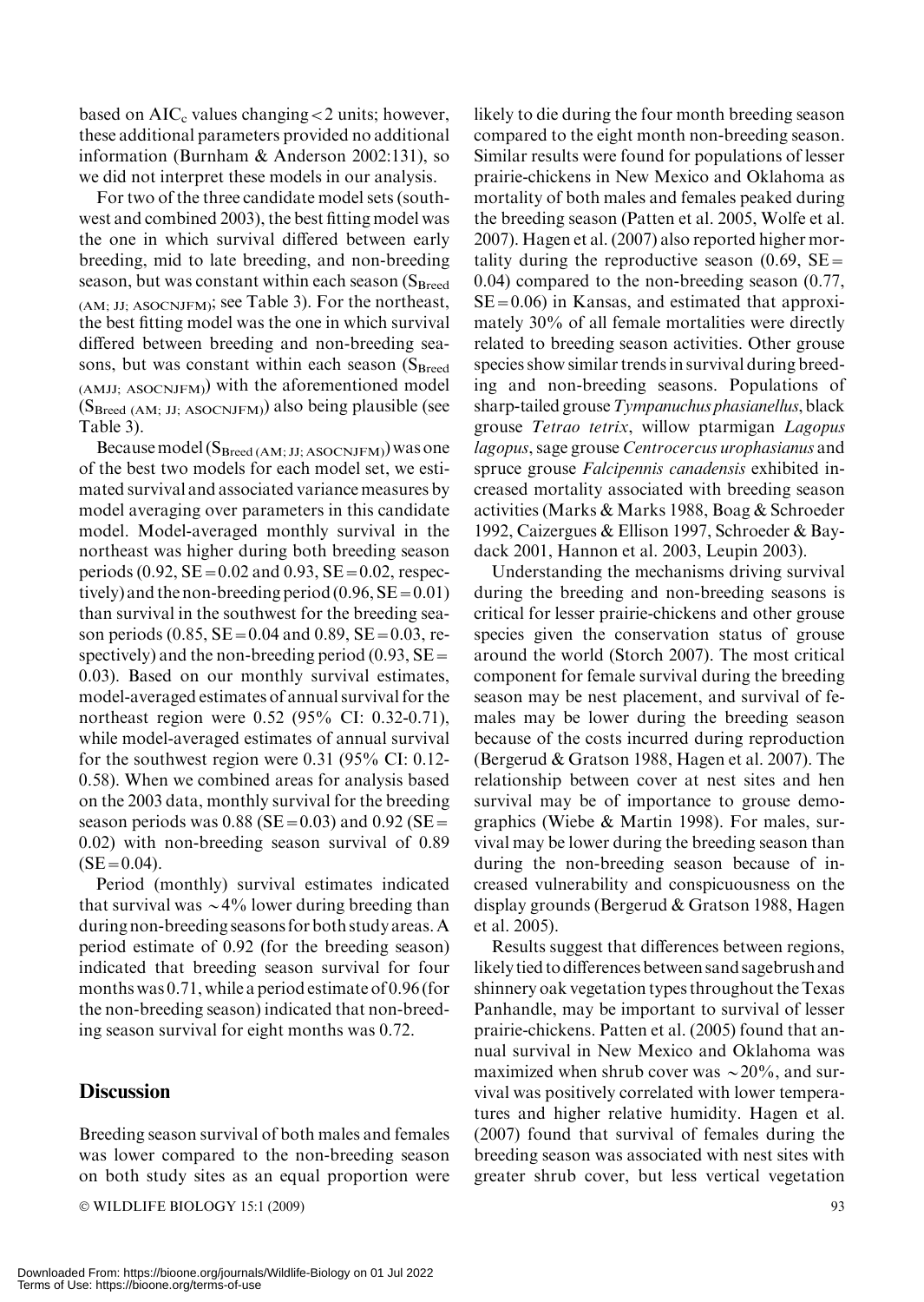structure. Specific differences in vegetation for nesting and brooding may be factors related to lower survival in the southwestern compared to the northeastern populations in the Texas Panhandle. Hagen et al. (2004) suggested that although lesser prairiechicken declines have slowed, their continuation is probably a result of poor habitat quality and quantity. We agree as shrub cover on the southwestern study site exceeded 20% and was related to poor survival. Lesser prairie-chicken habitat use is selective in regard to microclimate (Patten et al. 2005), and a monoculture of shinnery oak (i.e. southwestern study site) may be detrimental to lesser prairie-chicken survival if arthropod density and residual cover in the form of bunchgrasses are decreased. Restoration of current habitat or creation of patchy habitats may be essential for providing adequate habitat for lesser prairie-chickens throughout the Texas Panhandle. Annual survival estimates from our study were similar to those reported elsewhere in the literature

(Hagen et al. 2005). Estimates from the southwestern region were similar to estimates from other studies in shinnery dominated areas (Campbell 1972), and estimates from the northeastern study site were similar to studies in Kansas (Jamison 2000, Hagen et al. 2005, 2007) where lesser prairie-chicken populations continue to occupy the majority of their historic range (Taylor & Guthery 1980, Hagen 2003). However, caution should be taken when making direct comparisons of annual survival estimates because of the variety of methods used to calculate survival estimates (Hagen et al. 2005). Increasing breeding season survival of lesser prairiechickens is important if not imperative, to the shortterm conservation and long-term recovery of lesser prairie-chickens in Texas. Although nest and brood success are vital stages critical for grouse recovery (Bergerud & Gratson 1988, Peterson & Silvy 1996, Wisdom&Mills 1997), Patten et al. (2005) suggested that even small declines in adult survivorship can affectnestproductionandultimatelypopulationpersistence. Since the majority of mortalities occurred during the breeding season, this also is likely the case in Texas. Based on our estimates of survival and given the mounting evidence of continued population declines (Storch 2007), it is likely that current populations are not sustainable, thus without immediate management attention focused on largescale habitat restoration, the future of lesser prairiechickens in Texas is bleak. Without changes in policies and attitudes towards recovery of the species by scientists and agencies (McCleery et al. 2007) the lesser prairie-chicken will continue towards extinction in Texas.

Acknowledgements - we are grateful to the landowners and land managers who allowed us access to their properties over the course of this study.We also are grateful toDuane Lucia (Texas Parks and Wildlife Department) and John Hughes (U.S. Fish and Wildlife Service) for logistical support. This project was funded by Texas Parks and Wildlife Department.

## **References**

- Amman, G.A. 1944: Determining age of pinnated and sharp-tailed grouse. - Journal of Wildlife Management 8: 170-171.
- Bergerud, A.T. & Gratson, M.W. 1988: Adaptive strategies and population ecology of northern grouse, Vol. II: theory and synthesis. - University of Minnesota Press, Minneapolis, Minnesota, USA, pp. 432-809.
- Boag, D.A. & Schroeder, M.A. 1992: Spruce Grouse (Falcipennis canadensis). - In: Poole, A. & Gill, F. (Eds.); The Birds of North America, No. 005. The Birds of North America, Inc., Philadelphia, PA, USA, 20 pp.
- Burnham, K.P. & Anderson, D.R. 2002: Model selection and multimodal inference: a practical information theoretic approach. 2nd edition. - Springer, New York, USA, 488 pp.
- Caizergues, A. & Ellison, L.N. 1997: Survival of black grouse Tetrao tetrix in the French Alps. - Wildlife Biology 3: 177-186.
- Campbell, H. 1972: A population study of lesser prairiechickens in New Mexico. - Journal of Wildlife Management 36: 689-699.
- Copelin, F.F. 1963: The lesser prairie-chicken in Oklahoma. - Oklahoma Wildlife Conservation Department Technical Bulletin 6, Oklahoma City, Oklahoma, USA, 57 pp.
- Crawford, J.A. 1980: Status, problems, and research needs of the lesser prairie-chickens. - In: Vohs, P.A., Jr. & Knopf, F.L., (Eds.); Proceedings of the prairie grouse symposium, Oklahoma State University, Stillwater, Oklahoma, USA, pp. 1-7.
- Giesen, K.M. & Hagen, C.A. 2005: The lesser prairiechicken (Tympanuchus pallidicinctus), revised edition. - In: Poole, A. & Gill, F. (Eds.); The Birds of North America, No. 364. The Birds of North America, Inc., Philadelphia, PA, USA, 20 pp.
- Hagen, C.A. 2003: A demographic analysis of lesser prairie-chicken populations in southwestern Kansas: survival, population viability, and habitat use. - PhD thesis Kansas State University, Manhattan, Kansas, USA, 199 pp.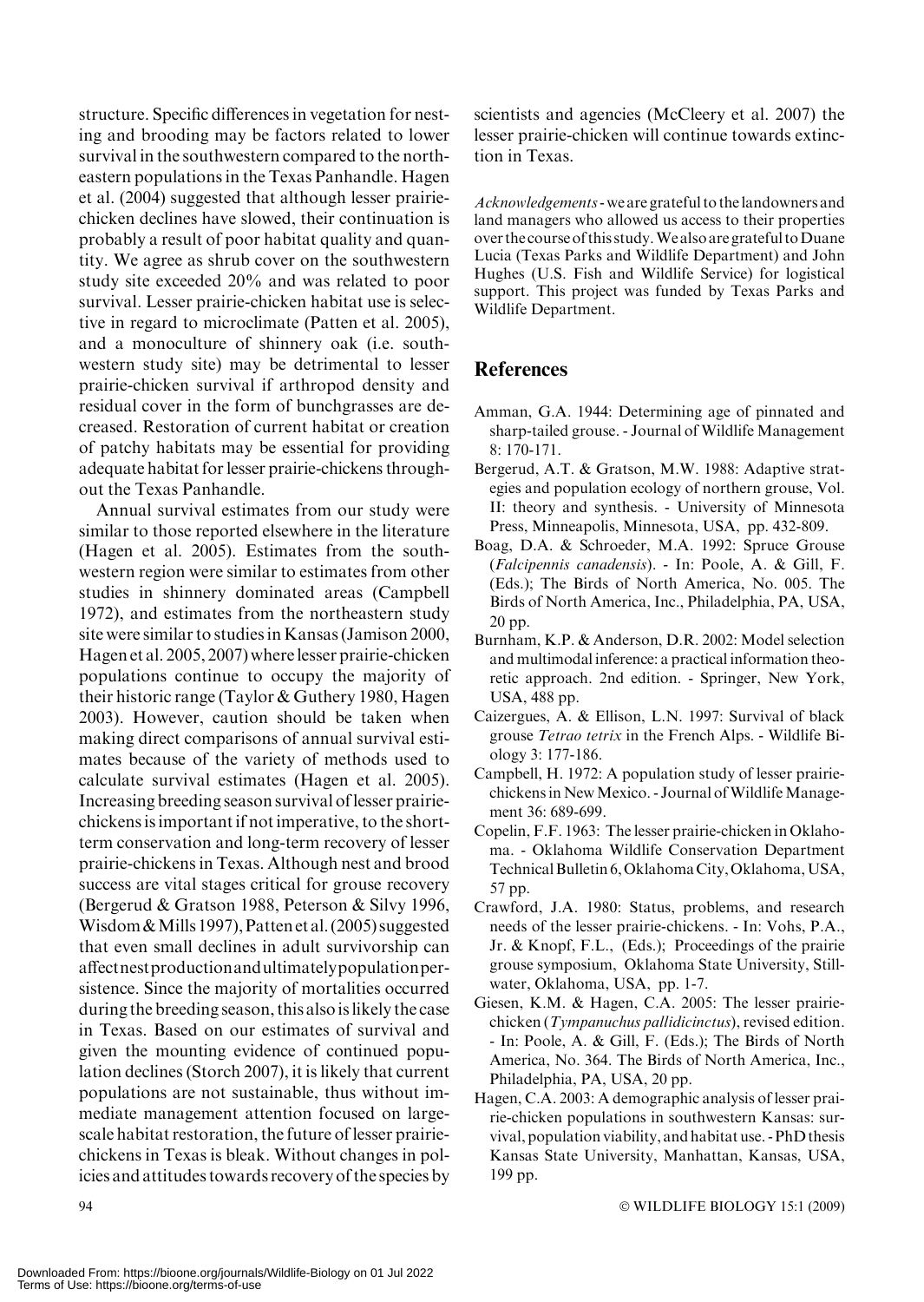Hagen, C.A., Jamison, B.E., Giesen, K.E. & Riley, T.Z. 2004: Guidelines for managing lesser prairie-chicken populations and their habitats. - Wildlife Society Bulletin 31: 69-82.

Hagen, C.A., Pitman, J.C., Sandercock, B.K., Robel, R.J. & Applegate, R.D. 2005: Age-specific variation in apparent survival rates of male lesser prairie-chickens. - Condor 107: 77-86.

Hagen, C.A., Sandercock, B.K., Pitman, J.C., Robel, R.J. & Applegate, R.D. 2006: Radio-telemetry survival estimates of lesser prairie-chickens in Kansas: Are there transmitter biases? - Wildlife Society Bulletin 34: 1064- 1069.

Hagen, C.A., Pitman, J.C., Sandercock, B.K., Robel, R.J.  $&$  Applegate, R.D. 2007: Age-specific survival and probable causes of mortality in female lesser prairie-chickens. - Journal of Wildlife Management 71: 518-525.

Hannon, S.J., Gruys, R.C. & Schieck, J.O. 2003: Differential seasonal mortality of the sexes in willow ptarmigan Lagopus lagopus in northern British Columbia, Canada. - Wildlife Biology 9: 317-326.

Haukos, D.A. 1988: Reproductive ecology of lesser prairie-chickens in west Texas. - M.Sc. thesis Texas Tech University, Lubbock, Texas, USA, 81 pp.

IUCN 2007: IUCN Red List of Threatened Species. - Available at http://www.iucnredlist.org

Jackson, A.S. & DeArment, R. 1963: The lesser prairiechicken in the Texas Panhandle. - Journal of Wildlife Management 27: 733-737.

Jamison,B.E. 2000: Lesser prairie-chicken chick survival, adult survival, and habitat selection and movements in fragmented rangelands of southwestern Kansas. - M.Sc. thesis Kansas State University, Kansas, USA, 197 pp.

Johnsgard, P.A. 1983: The grouse of the world. - University of Nebraska, Lincoln, Nebraska, USA, 413 pp.

Leupin, E.E. 2003: Status of the sharp-tailed grouse  $(Tym$ panuchus phasianellus) in British Columbia. - Wildlife Bulletin. No. B-104, British Columbia Ministry of Sustainable Resource Management, Conservation Data Centre, and British Columbia Ministry of Water, Land and Air Protection, Biodiversity Branch, Victoria, BC, 25 pp.

Marks, J.S. & Marks, V.S. 1988: Winter habitat use by Columbian sharp-tailed grouse in western Idaho. - Journal of Wildlife Management 52: 743-746.

McCleery, R.A., Lopez, R.R. & Silvy, N.J. 2007: Transferring research to endangered species management. - Journal of Wildlife Management 71: 2134-2141.

NOAA, National Oceanic and Atmospheric Administration 2005: - Available at: http://www.noaa.gov/ (Accessed 15 November 2005).

Norman, G.W., Conner, M.M., Pack, J.C. & White, G.C. 2004: Effects of fall hunting on survival of male wild turkeys in Virginia and West Virginia. - Journal of Wildlife Management 68: 393-404.

Patten, M.A., Wolfe, D.H., Shochat, E. & Sherrod, S.K. 2005:Effects ofmicrohabitat andmicroclimate on adult survivorship of the lesser prairie-chicken. - Journal of Wildlife Management 36: 1270-1278.

Pitman, J.C., Hagen, C.A., Jamison, B.E., Robel, R.J., Loughin, T.M. & Applegate, R.D. 2006: Survival of juvenile lesser prairie-chickens in Kansas. - Wildlife Society Bulletin 34: 675-981.

Peterson, M.J. & Silvy, N.J. 1996: Reproductive stages limiting productivity of the endangered Attwater's prairie-chicken. - Conservation Biology 4: 1264- 1276.

Pollock, K.H., Winterstein, S.R., Bunck, C.M. & Curtis, P.D. 1989: Survival analysis in telemetry studies: the staggered entry design. - Journal of Wildlife Management 53: 7-15.

Schroeder, M.A & Baydack, R.K. 2001: Predation and the management of prairie grouse. - Wildlife Society Bulletin 29: 24-32.

Seber,G.A.F. 1982: The estimation of animal abundance. - 2nd edition. - Griffin, London, United Kingdom, 654 pp.

Sell, D.L. 1979: Spring and summer movements and habitat use by lesser prairie-chicken females in Yoakum County, Texas. - M.Sc. thesis Texas Tech University, Lubbock, Texas, USA, 41 pp.

Silvy, N.J., Morrow, M.E., Shanley, E., Jr. & Slack, R.D. 1990: An improved drop net for capturing wildlife. - Proceedings of the Annual Conference of the Southeastern Association of Fish and Wildlife Agencies 44: 374-378.

Silvy, N.J. & Hagen, C.A. 2004: Introduction: Management of imperiled prairie grouse species and their habitat. - Wildlife Society Bulletin 32: 2-5.

Silvy, N.J., Peterson, M.J. & Lopez, R.R. 2004: The cause of the decline of pinnated grouse: The Texas example. - Wildlife Society Bulletin 32: 16-21.

Storch, I. 2007: Conservation status of grouse worldwide: an update. - Wildlife Biology 13(Suppl. 1): 5-12.

Taylor, M.A. & Guthery, F.S. 1980: Status, ecology, and management of the lesser prairie-chicken. - United States Department of Agriculture Forest Service General Technical Report RM77. Rocky Mountain Forest and Range Experiment Station, Fort Collins, Colorado, USA, 15 pp.

United States Department of the Interior, Fish and Wildlife Service 2007: Endangered and threatened wildlife and plants; review of species that are candidates or proposed for listing as endangered or threatened: the lesser prairie-chicken. - Federal Register 72: 69060.

White, G.C. & Burnham, K.P. 1999: Program MARK: survival estimation from populations of marked animals. - Bird Study 46: 120-139.

White, G.C. & Garrott, R.A. 1990: Analysis of wildlife radio-tracking data. - Academic Press, San Diego, California, USA, 383 pp.

© WILDLIFE BIOLOGY 15:1 (2009) 95